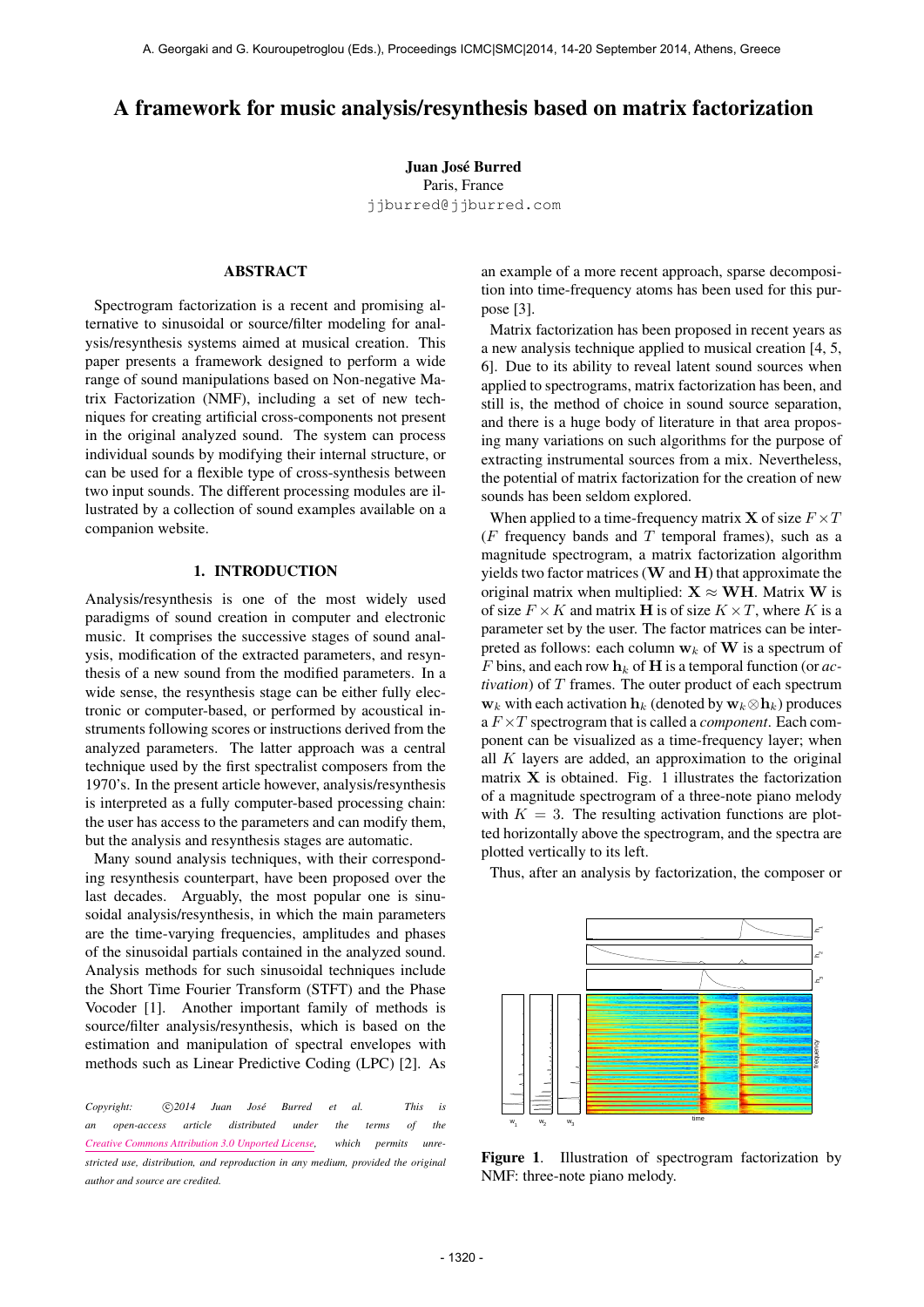sound designer has at his disposal a collection of  $K$  spectra and  $K$  activations, or alternatively a set of  $K$  components obtained by multiplying pairs of spectra and activations. The value of  $K$  and the spectra and activations are the parameters that can be modified for resynthesis purposes. This contrasts with sinusoidal analysis/resynthesis, where the elements are individual sinusoids, instead of full spectra, and the number of parameters to manipulate is usually much higher. Also, when compared to source/filter methods, factorization approaches have the ability to process internal sound components individually, instead of processing global features that act on the whole sound, such as spectral envelopes. Depending on the used algorithm and on the selected number of components  $K$ , the factorization components can correspond to individual resonances, transients, salient events or notes. The manipulation by the user of such sub-events is thus a potentially powerful new method of sound creation.

In their 2011 paper [4], Topel and Casey review several compositions based on matrix factorization, in particular based on Probabilistic Latent Component Analysis (PLCA). The works cited therein exploit different techniques, from manual arrangement and instrumentation based on the extracted parameters (in the spirit of spectralism) to automatic matching of live sounds to PLCA components based on a similarity measure. Sarver and Klapuri [5] propose the use of Non-Negative Matrix Factorization (NMF) for sound effects processing. The number and weights of each of the components are controlled to generate timbre modifications and compression and distortion effects.

Most of the cited approaches work by performing modifications at the component level: each spectrum  $w_k$  remains coupled with its corresponding activation  $h_k$  with the same index  $k$ . This is necessary if the final sound needs to be a close approximation to the input, and is thus essential in source separation or effects processing. For the purposes of sound synthesis however, it is possible to go one step further and decouple the spectra from their corresponding activations: by multiplying pairs of  $w_i$  and  $h_j$  such that  $i \neq j$ , new sounds are created that were not present in the original sound. These can be called *cross-components*. Such an approach was used in a previous work by this author [6], where automatic cross-synthesis based on NMF was proposed. In it, activations from a source sound are combined with spectra from a target sound, creating a hybrid sound where the temporal structure is provided by the source, and the timbre by the target.

In the present work, that idea is further explored, and the system has been extended with several new methods for automatic factorization-based sound creation and modification. The principle of automatic cross-component resynthesis has been extended from cross-synthesis of two sounds to the processing of single sounds, and thus the system has been generalized from a cross-synthesis framework to a full analysis/resynthesis framework. More flexibility has been added by introducing the possibility of automatic selection of spectra or activations based on objective features. Furthermore, the sound quality has been significantly improved by using a resynthesis stage based on Wiener filtering. All operations will be illustrated by several sound examples available online<sup>1</sup>.

The ultimate goal of this line of research is to develop a comprehensive analysis/synthesis software framework that will allow composers and sound designers to exploit the many possibilities of factorization-based processing, including manual or automatic component-based, crosscomponent and cross-synthesis processing. A preliminary implementation, called *Factorsynth*, is available for download (Sect. 6).

The two main sections of the paper concern the two main synthesis modes implemented: Sect. 3 details several new modules to perform cross-component synthesis from an individual input sound. Sect. 4 briefly summarizes the cross-synthesis system previously introduced in [6], and introduces its new extensions, including the new activation mapping module and constrained cross-synthesis. Finally, Sect. 5 briefly discusses the new resynthesis module.

## 2. ANALYSIS STAGE

The first processing step for each input sound  $s(n)$  is the extraction of its magnitude spectrogram matrix as the absolute value of its STFT:  $X = |SIFT\{s(n)\}|$ . The system accepts stereo or multichannel signals, but handles them by processing each channel separately, so notation denoting multiple channels can be ignored. The spectrogram is subjected to NMF, which requires that all elements on the input and output matrices have to be zero or positive. NMF is an iterative algorithm implemented as an optimization that minimizes the reconstruction error, given by the sum of an element-wise distance measure between observation X and approximation WH:

$$
D = \sum_{f=1}^{F} \sum_{t=1}^{T} d(\mathbf{X}_{(t,f)}, \mathbf{W} \mathbf{H}_{(t,f)}).
$$
 (1)

Different NMF algorithms exist, depending on the choice of distance measure. Three possible choices were implemented and tested: the Frobenius norm (used in [6]), the Kullback-Leibler (KL) divergence [7] and the Itakura-Saito (IS) divergence [8]. After some informal listening, best-sounding results were obtained by the KL divergence, given by

$$
d_{KL}(x, y) = x \log \frac{x}{y} - x + y,\tag{2}
$$

which was henceforth used<sup>2</sup>. The use of the KL divergence as error measure leads to a set of simple multiplicative update rules, first derived by Lee and Seung in their 2001 paper [7].

The crucial parameter at the analysis stage is the number of components  $K$ , since it determines the level of detail of the components. It is the single parameter having the most important timbral consequences on the result. Several guidelines on how to choose  $K$  depending on the desired results are given on the previous work [6].

<sup>1</sup> <http://jjburred.com/research/icmc2014>

<sup>2</sup> More formal analysis and listening tests will be needed for a definitive choice.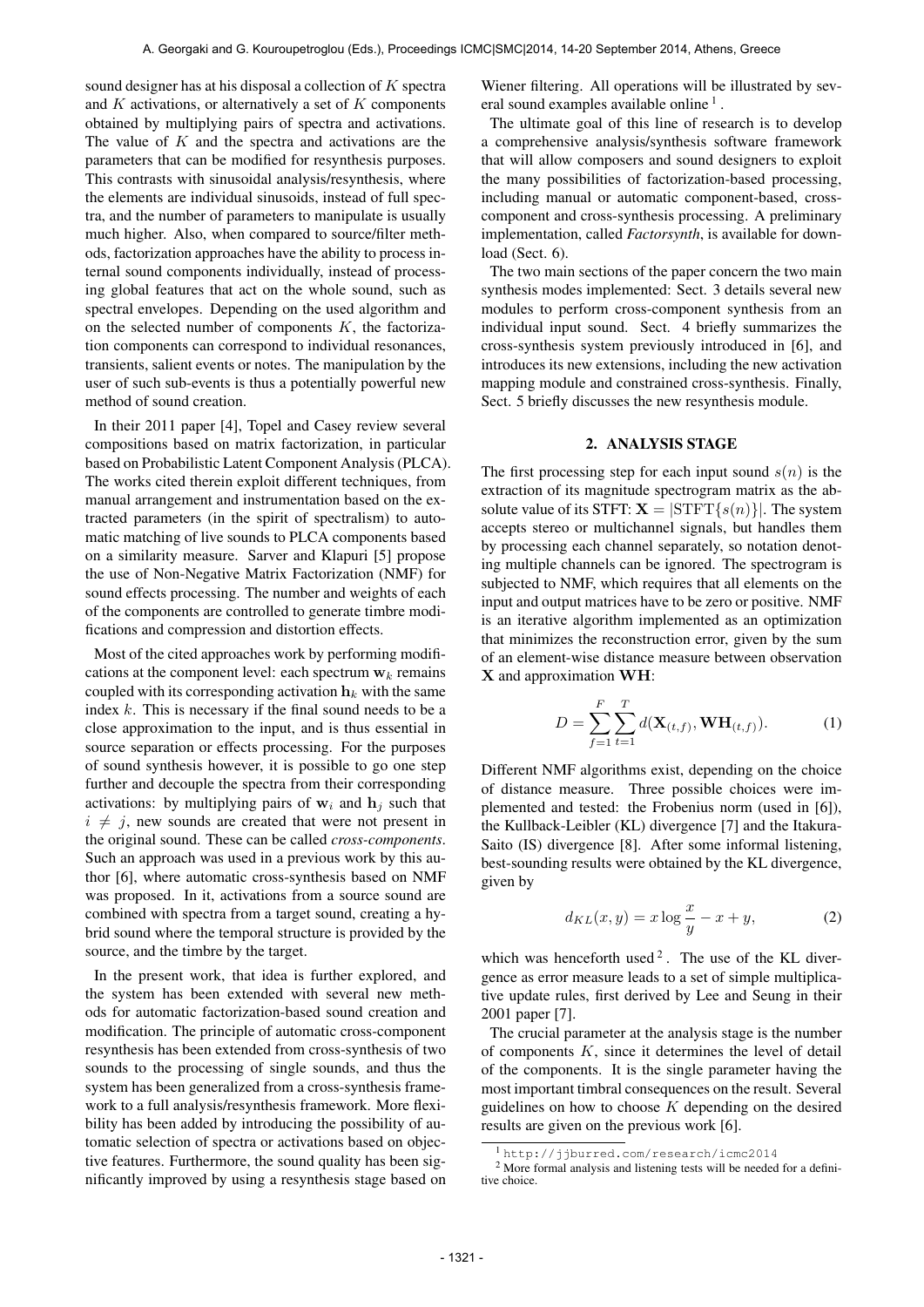

Figure 2. Conceptual overview of single-sound factorization-based operations. Vertically plotted curves are spectra, horizontally plotted curves are temporal activations. The numbers are the original component indices after NMF. Green arrows correspond to components, red arrows to cross-components.

## 3. CROSS-COMPONENT PROCESSING OF INDIVIDUAL SOUNDS

After factorization by NMF, the sound is decomposed into a set of K spectra (or *spectral bases*) and K temporal activation functions. A distinction will be made between *components* and *cross-components*:

$$
Components: \quad \mathbf{C}_k = \mathbf{w}_k \otimes \mathbf{h}_k, \tag{3}
$$

Cross – components: 
$$
\mathbf{C}_{ij} = \mathbf{w}_i \otimes \mathbf{h}_j
$$
,  $i \neq j$  (4)

That is, components are obtained by multiplying spectra and activations of the same index, and are actual subentities of the original sounds. Cross-components, in contrast, are new sounds not present in the original input, created by artificially combining spectra and activations of different indexes. There are  $K$  possible components and  $K^2 - K$  possible cross-components (it should be noted that  $\mathbf{C}_{ij} \neq \mathbf{C}_{ji}$ ).

Source separation and NMF-based effects processing as proposed in [5] both work by processing or filtering out components. Here, the focus is on cross-components, and three possible operations based on them are proposed in the following subsections: *scramble*, *rank*, and *constrained scramble*.

## 3.1 Scramble

The simplest way to obtain an output sound consisting entirely of cross-components is to do a "scramble" (random permutation) of either the spectra or activation indices before multiplication, keeping the other index set unchanged (in other words, the multiplication pairs are randomly chosen). This forces each and every spectra to be multiplied by an originally unrelated activation (see Fig. 2(b)). The main drawback of such an operation is obviously the lack of control and unpredictability of results (beyond the ability to control the decomposition level  $K$ ).

The audible results of scrambling could perhaps be described as follows: the overall, *external* timbre and temporal discourse of the original sound are both recognizable, but the *internal* pitch (harmonic, resonance) contents is completely different.

The best is to illustrate this with some example sounds, available on the previously cited webpage. In the first example (Sound 1), the first few measures of Wagner's "Tristan und Isolde" are factorized into  $K = 20$  components, and subsequently scrambled. In the resulting sound, it is possible to hear timbral elements from the original, arranged in such a way that the dynamic evolution is maintained (note the emphasis on the main chord). In the second example (Sound 2), an excerpt of the German Requiem by Brahms, the dynamic evolution is flatter and the texture is highly homophonic. The resulting sound keeps the timbral and texture contents, but completely alters the harmony.

## 3.2 Rank

A way of introducing some degree of control to automatic cross-component processing is to independently sort the spectra and activations following objective measures. It should be noted that NMF and other factorization algorithms suffer from the *permutation problem*: the ordering of the components is random  $3$ , thus the value of the individual ks has no physical interpretation whatsoever.

Here, it was chosen to rank the spectra by brightness, measured by the spectral centroid:

$$
SC_k = \frac{\sum_{n=1}^{F} f(n) \mathbf{w}_k(n)}{\sum_{n=1}^{F} \mathbf{w}_k(n)},
$$
(5)

 $3$  The random ordering of the components (indices  $k$ ) produced by the permutation problem should not be confused with the random coupling between spectra and activations introduced by the scramble operation.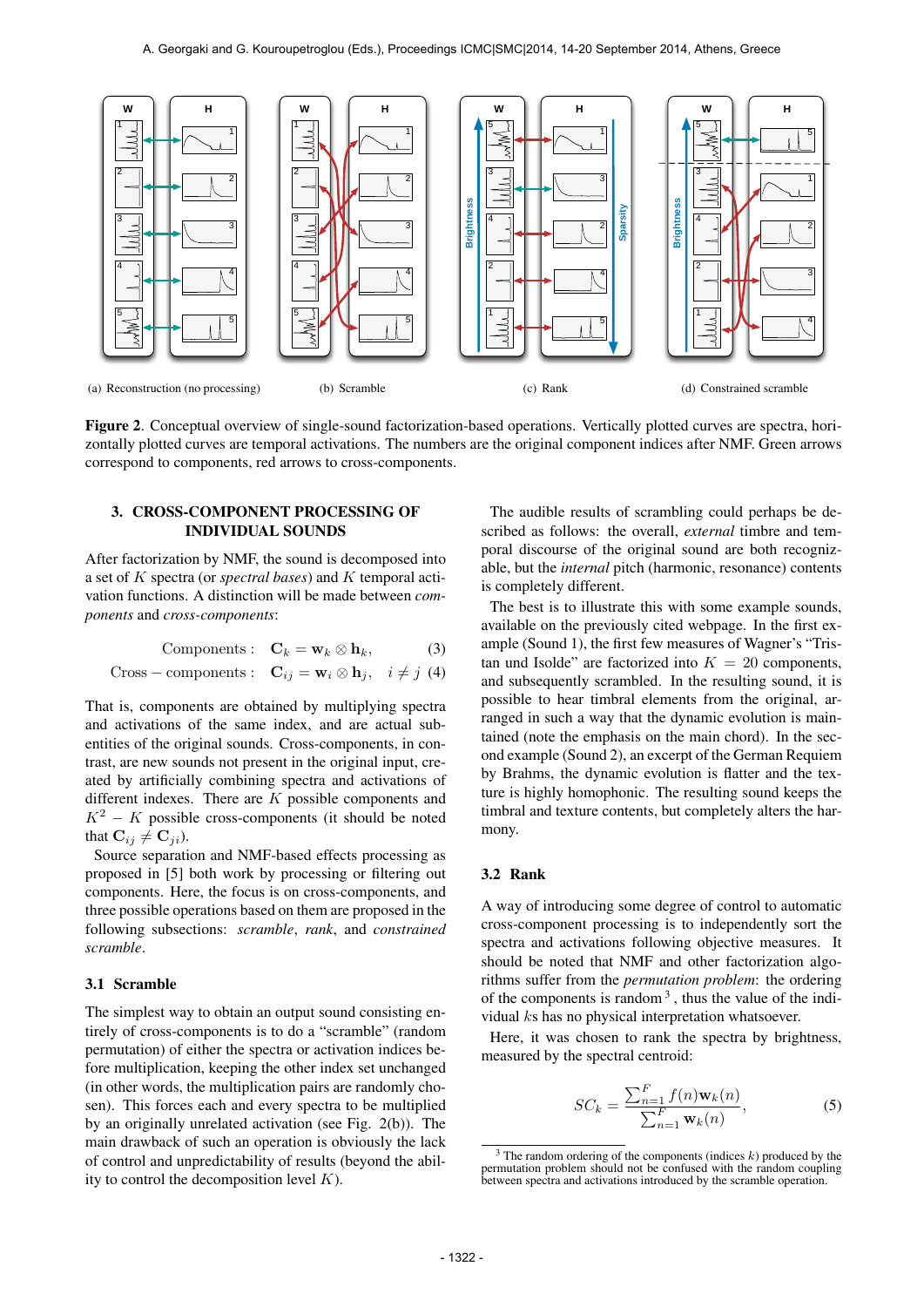where  $f(n)$  is the frequency at bin n, and the activations by sparsity, measured by the kurtosis:

#### $K_k =$  $\frac{1}{T} \sum_{t=1}^{T} (\mathbf{h}_k(t) - \mu_k)^4$  $(\frac{1}{T}\sum_{t=1}^{T}(\mathbf{h}_k(t)-\mu_k)^2)^2$  $(6)$

where  $\mu_k$  is the empirical mean of  $\mathbf{h}_k(t)$ . These were also the two measures used in [5] for the rearrangement of components, and were chosen here as well due to their simplicity and perceptual relevance.

The spectra and activations are independently sorted according to centroid and kurtosis, and then multiplications are carried out for creating the cross-components (see Fig.  $2(c)$ ). In some cases, the spectra will find themselves opposite their original activation partners after ranking. For instance, ranking the spectra by increasing brightness and the activations by increasing sparsity turned out in preliminary tests to produce output sounds close to the original (i.e., most of the resulting products were components, not cross-components). This indicates a high correlation between brightness and sparsity (in many music examples, darker sounds are slower and more sustained than impulsive sounds, which naturally tend to be brighter). Thus, more different output sounds were found by inverting one of the rankings (forcing brighter spectra multiply slower activations), which results in a sort of spectral inversion.

The difference between direct and inverse ranking operations is illustrated by the Kraftwerk excerpt on the webpage. The first example (Sound 3) corresponds to direct ranking: increasing brightness opposed to increasing sparsity. The output sound is, in character, quite close to the original (the drums and low bass notes are kept), but with several harmonic and slight timbral variations in the background. The second example (Sound 4) corresponds to inverse ranking. In it, some low sounds have been transferred to the upper registers and the drum set has been greatly altered.

## 3.3 Constrained scramble

One of the problems of the fully-random scramble operation described above is that some noisy components, initially present with very low energy in the original sound, or corresponding to short impulses such as consonants or drum hits, might get greatly amplified if they happen to get multiplied by a high-energy or highly sustained activation function. In some cases, this can produce unpleasant sounds with a high level of noise. For instance, in the Brahms example discussed, there is a prominent oscillating layer of noise on top many of the notes of the output.

To avoid this, and to introduce another way of controlling cross-component output, the scramble operation can be constrained to be performed only on a subset of spectrum/activation pairs, leaving the rest coupled. For addressing the residual noise issue, it is highly effective to leave a percentage of the high-centroid spectra, as measured by Eq. 5, out of the random permutation (see Fig.  $2(d)$ ). In the new Brahms example re-processed by this kind of constrained scramble (Sound 5), the high-centroid components, mostly corresponding to the consonants, are left untouched, and the choral timbre is better preserved.

### 4. CROSS-SYNTHESIS

In cross-synthesis, two sounds (a source and a target) are individually subjected to NMF analysis, and the resulting spectra and activations from source and target can be combined in a wide range of different ways. Direct, randomorder multiplication is possible, but is more likely to produce unsatisfactory results than single-sound scrambling, due to the even higher unpredictability of the results. Instead, user control and predictability demands a criterionbased selection of the cross-product pairings. Since no numerical ranking is needed (such as in Sect. 3.2), the use of better-performing multidimensional features is possible, and consequently, similarity amounts to proximity in a feature space.

Cross-synthesis is implemented in the system in one of two possible ways: one based on spectral similarity, and one based on temporal similarity.

## 4.1 Cross-synthesis based on spectral similarity

Here, the source and target spectra are first mapped<sup>4</sup> according to a measure of spectral similarity. Then, source spectra are replaced by the most similar spectra from the target, and multiplied by the source activations. This is indicated by the red arrows on Fig. 3.

This approach was originally presented in [6]. The features used for the computation of spectral similarity are the widely-used Mel Frequency Cepstral Coefficients (MFCC), which can be interpreted as a compact description of the spectral envelope. This type of cross-synthesis should be used when the emphasis is on keeping temporal structure of the source sound. Many processing details and options for controlling the matching are described in the cited paper. On the sound example webpage, some new crosssynthesis examples are included (Sounds 6-8).

## 4.2 Cross-synthesis based on temporal similarity

The current implementation of the system adds the dual process: the mapping can now also be performed in the space of activations, according to a measure of temporal similarity. Then, source activations are replaced by the most similar activations from the target, and multiplied by the source spectra (blue arrows on Fig. 3).

The emphasis now is on keeping the timbre of the source sound, adapting the temporal structure. Temporal similarity is based on the computation of a two-dimensional vector consisting of a sparsity measure as given by Eq. 6, and of a Dynamic Time Warping (DTW) minimum-cost alignment value, which can be understood as a measure of curve shape similarity independent of curve length. Feature vectors in this space (called here *shape space*) are compared by means of the Mahalanobis distance.

### 4.3 Constrained cross-synthesis

The issue of artificially high noise cross-components, which was discussed in Sect. 3.3 in the context of single-sound

<sup>&</sup>lt;sup>4</sup> Here, *mapping* refers to the computation of a similarity matrix be-<br>tween all two possible feature vectors, followed by the assignment of each source feature vector to its closest target feature vector.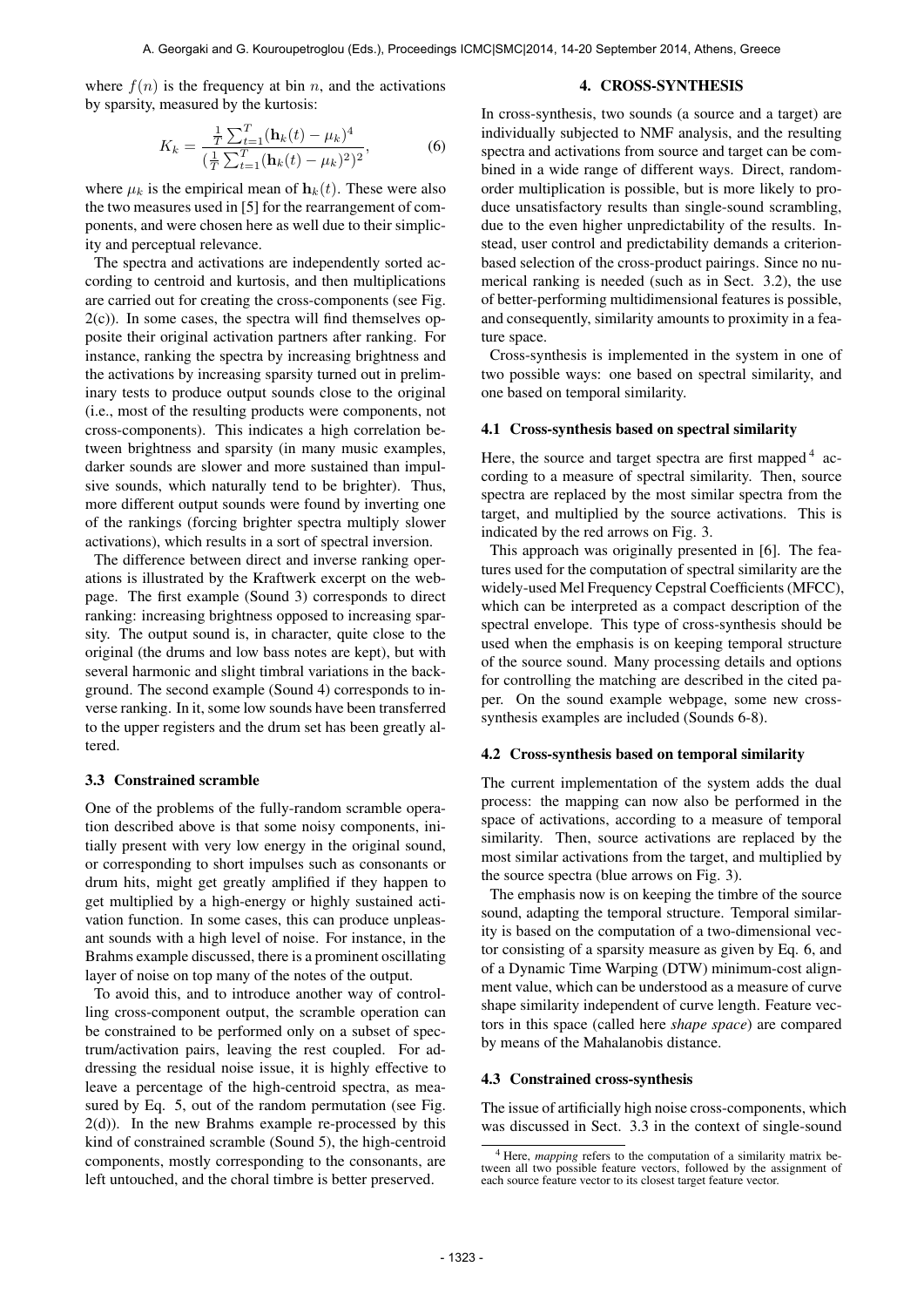

Figure 3. Conceptual overview of cross-synthesis operations. Red arrows denote cross-synthesis based on spectral similarity, blue arrows denote cross-synthesis based on temporal similarity.

processing, is also present here. Therefore, the possibility to use numerical ranking for discarding some spectra (or activations) from the processing has been added. For instance, in cross-synthesis based on spectral similarity, target spectra having high centroid values can be flagged to be ignored during the mapping stage. An example on the webpage (Sound 9) compares cross-synthesis with and without such a high-centroid discard condition.

## 5. WIENER-BASED RESYNTHESIS

Once the magnitude spectrogram of the output sound has been obtained by adding the generated components or cross-components, it has to be resynthesized back to the audio domain. NMF processing does not take into account phase information. Therefore, for resynthesis, phase has to be either directly taken from the input complex STFT (usually via Wiener time-frequency masking) or estimated from the magnitude spectrogram.

The latter approach was used in the work previous to this article [6], based on the Griffin and Lim phase estimation algorithm. Therein, it was argued that time-frequency masking was not appropriate for a non-subtractive task where artificial cross-components are present. Indeed, Wiener filtering works by generating a mask matrix M that filters out the undesired sounds from the input sound. For example, the STFT of a particular component  $k$  can be obtained by

$$
\mathbf{S}_k = \mathbf{M} \circ \mathbf{S} = \frac{\mathbf{w}_k \otimes \mathbf{h}_k}{\mathbf{W}\mathbf{H}} \circ \mathbf{S},\tag{7}
$$

where  $S$  is the input STFT (complex), " $\circ$ " denotes element-wise multiplication, and the division is also element-wise. Since

$$
\mathbf{WH} = \sum_{k=1}^{K} \mathbf{w}_k \otimes \mathbf{h}_k, \tag{8}
$$

the elements of the Wiener mask M are guaranteed to be between 0 and 1, and thus the mask acts as a filter. In the present case however, the artificial layers created by the cross-components  $w_i \otimes h_j$  do not add to the approximation matrix WH, and so the "mask" is no longer bounded and can take values significantly higher than one. It will filter out some time-frequency points but at the same time it will enhance others. The final processed STFT is thus given now by

$$
\mathbf{S}_{out} = \frac{\sum_{i,j} \mathbf{w}_i \otimes \mathbf{h}_j}{\mathbf{W} \mathbf{H}} \circ \mathbf{S}.
$$
 (9)

However, even if this is not the usual implementation and interpretation of Wiener filtering, it was found that the quality of the resynthesis produced by Eq. 9 was significantly higher (and more computationally efficient) than the one obtained by Griffin and Lim estimation, mostly due to the better definition of transients. A sound comparison is